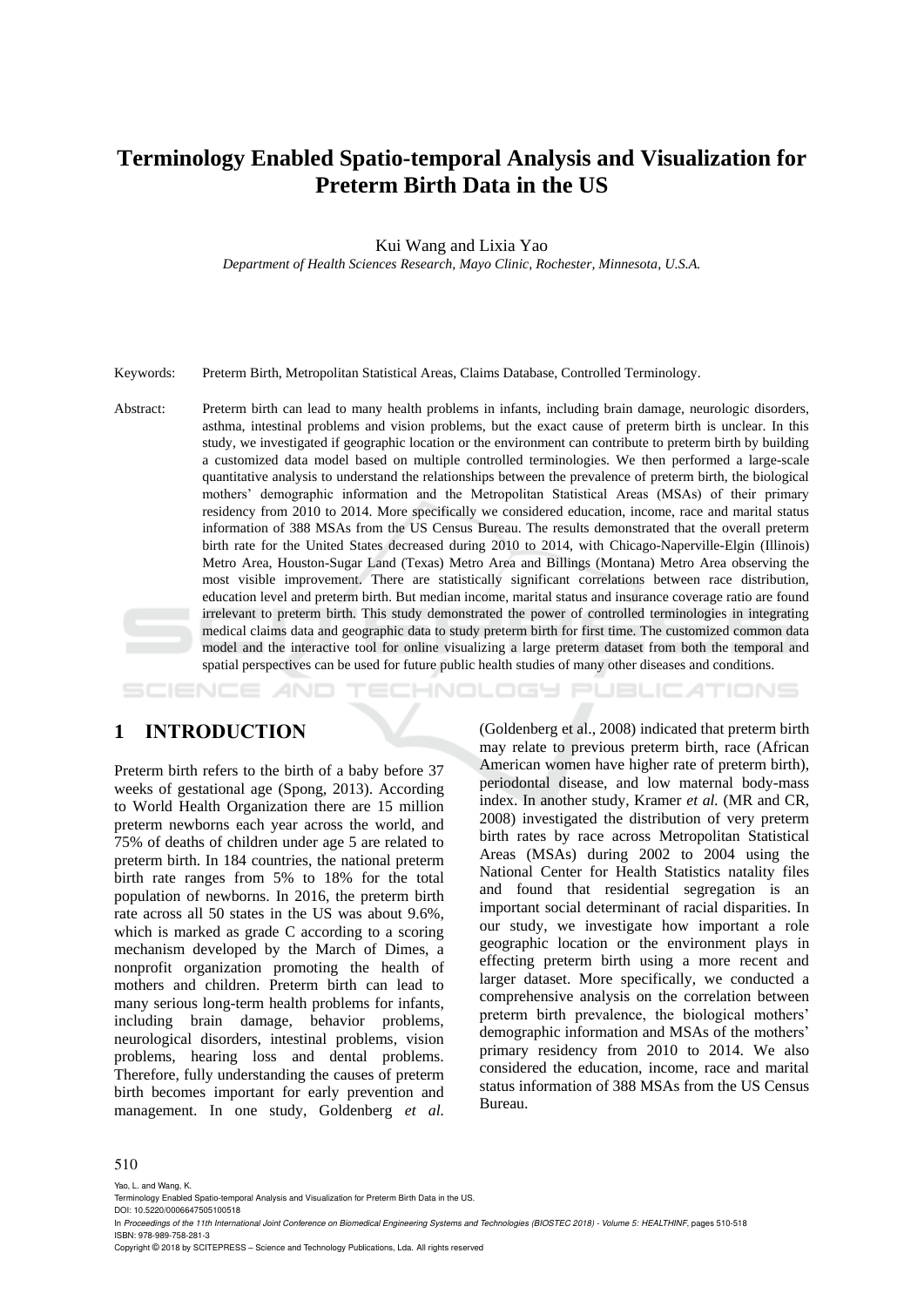## **2 BACKGROUND AND MATERIALS**

#### **2.1 Preterm Birth Data**

The average length of pregnancy for a normal birth is 38 to 40 weeks. The preterm birth (also called premature labor) means delivery of the infant before 37 weeks of pregnancy. In 2015, preterm birth affected about 1 in every 10 infants born in the United States, whereas it was 1 in every 12 births in 2006 (Martin et al., 2009). Infants delivered before full term tend to have more breathing problems, brain damage, cerebral palsy, behavioral and psychological problems, or even death. The exact reason of preterm birth is not fully understood.

We used the MarketScan® Commercial Claims and Encounters Database (Truven Health Analytics) with data for nearly 230 million unique patients since 1995. This database contains specific health services records from active employees, early retirees, and their families in a large number of employer-based health plans and public and government organizations. The database captures all aspects of care for insurance reimbursable services including outpatient physician office visits, hospital stays, emergency department visits, home care services and outpatient prescription drug claims. It has the advantage of representing a large crosssection of individuals under the age of 65 and with private health insurance, including our targeted population of women with preterm labor. All patient data in the MarketScan Commercial Claims and Encounters Database are de-identified and this study is considered exempt from approval by the Mayo Clinic Institutional Review Board.

We used inpatient admissions table from the MarketScan Commercial Claims and Encounters Database, during 2010 to 2014 and selected cases where the principal diagnosis code indicated a preterm birth (coded by ICD-9-CM, *International Classification of Disease, Ninth Revision, Clinical Modifications*), starting with 644 or 765. Code 644 refers to early or threatened labor, and code 765 refers to disorders relating to short gestation and low birth-weight. The MarketScan Commercial Claims and Encounters Database also reports where each patient lives in relation to the MSAs.

#### **2.2 Metropolitan Statistical Areas**

An MSA is a contiguous geographical area in the United States with a relatively high population density at its core and close economic ties. It is typically composed of one or more adjacent counties or county equivalents that have at least one urban core area with a population of at least 50,000. The outlying counties can be included if they have strong social and economic ties to the central counties. For example, New York-Newark-Jersey City is the largest MSA with a population of 20 million in 2016. By definition, the MSA is an evolving concept over time. According to the US Census Bureau, there were 374 MSAs before 2013 and the number has increased to 388. More details are given in the next section (Methodology). MSA is arguably a better geographic context for the public health studies as it includes social and economic considerations such as employment and commute.

#### **2.3 US Census Bureau Data**

The US Census Bureau serves as the leading source of quality data on the nation's people and economy. They provide a tool called American FactFinder, which offers a user-friendly interface to find, view, modify and download a variety of census data from different MSAs. We downloaded race distribution (percentage of white, African American, Asian), economic factors (median income, percentage of poverty and percentage with health insurance), and social factors (education in terms of percentage of high school and above, percentage of bachelor's degree and above, and marital status) for each MSAs. We also used the total population, female population and female population who had pregnancy in the past 12 months as the denominator when calculating the prevalence.



Figure 1: The Workflow for Temporal and Spatial Analysis and Visualization of Preterm Birth Data in the United States.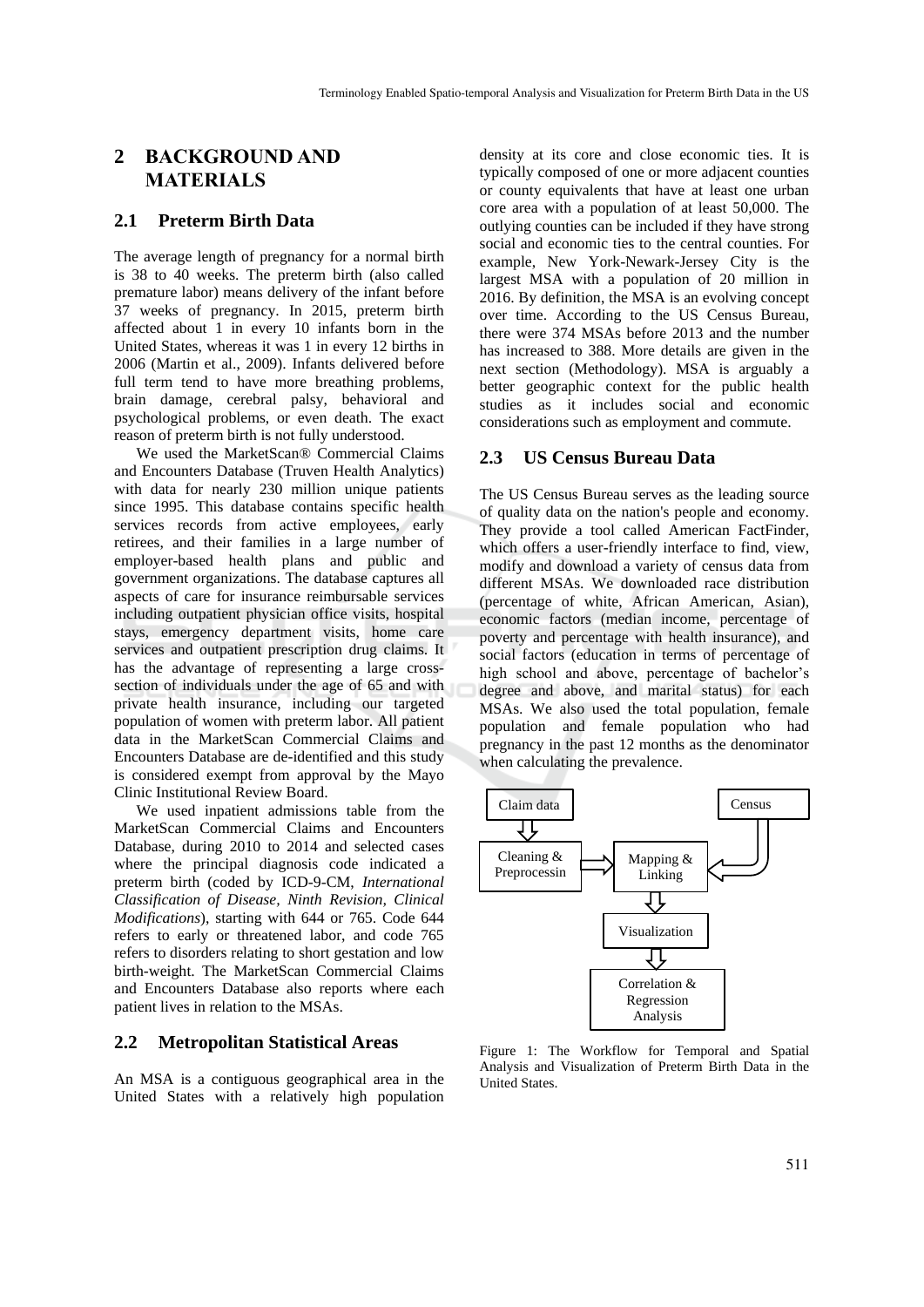### **3 METHODOLOGY**

Our approach for analysing and visualizing the preterm birth data consists of six modules, as illustrated in Figure 1. Below we explain the steps of claims data cleaning, mapping and linking claims data and census data, visualization, correlation and regression analysis in more depth.

#### **3.1 Claim Data Cleaning and Preprocessing**

After filtering the inpatient admissions table from the MarketScan Commercial Claims and Encounters Database using principal diagnosis codes 644 and 765, we still needed to clean the data manually because there were missing values and errors. Table 1 summarizes how we handled various erroneous or dirty cases in the claims data.

|  | Table 1: The erroneous cases that have gone through |  |  |  |
|--|-----------------------------------------------------|--|--|--|
|  | manual cleaning and preprocessing.                  |  |  |  |

| <b>Categories</b>                                                                                                                                                                                                                                                                                                                                                                  | Action                                                                        |
|------------------------------------------------------------------------------------------------------------------------------------------------------------------------------------------------------------------------------------------------------------------------------------------------------------------------------------------------------------------------------------|-------------------------------------------------------------------------------|
| No unique patient identifier<br>(ENROLID), age (DOBYR) or<br>location (MSA)                                                                                                                                                                                                                                                                                                        | Remove                                                                        |
| Multiple claim records for one<br>unique patient identifier (those are<br>most likely to be duplications, as<br>clinically it is unlikely for one<br>woman to have multiple preterm<br>labor in any calendar year)                                                                                                                                                                 | Consolidate and<br>use the latest<br>record                                   |
| Reported ages for the same patient<br>identifier were inconsistent                                                                                                                                                                                                                                                                                                                 | Adopt the oldest<br>age                                                       |
| Reported age for patient with<br>preterm children is too young or too<br>old (e.g., 8 years old or 72 years<br>old): (The average age of a young<br>woman's first period (menarche) is<br>12 to 13 in the United<br>States(Anderson et al., 2003) and<br>women older than 65 years old are<br>more likely to go on Medicare and<br>unlikely to have pregnancy and<br>preterm birth | Remove records<br>with reported<br>age younger<br>than 12 or older<br>than 65 |

#### **3.2 Mapping and Linking Claims and Census Data using MSA**

MSAs are the most important keys that connect the claims data with census data in this study. However the total number of MSAs in claims data is 398 from 2010 to 2013, and 408 in 2014, while the total number of MSAs defined in census data is 374 during 2010 and 2012, and 388 from 2013 and later. To address this challenge, we manually built three MSA mapping tables between claims and census data for the time periods of  $2010 - 2012$ ,  $2013$  and 2014. Table 2 gives an incomplete snapshot of how we built the mapping table for 2013. Actual complete mapping table contains 75 records.

Table 2: A snapshot of the MSA Mapping table for 2013.

| <b>MSA From</b><br>Claims data | <b>MSA From</b><br><b>Census Data</b> | <b>Actions</b>               |
|--------------------------------|---------------------------------------|------------------------------|
|                                | 10540                                 | New data added               |
| 11300                          |                                       | Combine into<br>26900        |
| 11340                          |                                       | Combine into<br>24860        |
|                                | 11640                                 | New data added<br>from 41980 |
|                                | 13220                                 | New data added               |
| 14060                          | 14010                                 | Change to 14010              |
| 14484                          | 14460                                 | Change to 14460              |
| 14600                          |                                       | Combine into<br>35840        |
|                                | 15680                                 | New data added               |
| 15764                          |                                       | Combine into<br>14460        |
| 15804                          |                                       | Combine into<br>37980        |

Eventually we created a data file consisting both the count of preterm birth for each MSA and the social and economic factors for each MSA, including total population, female population, female population having pregnancy in the past 12 months, median income, marital status, percentage of population with education level higher than high school or bachelor's degree, percentage of population living in poverty, percentage of population with insurance coverage and race distribution.

#### **3.3 Controlled Vocabulary Enabled Data Model Development**

Many data mining and text mining work in biomedicine have demonstrated the issue and challenge of heterogeneous data integration and multi-dimensional information standardization. This project is no exception. We thus adopted the design principal of the Fast Healthcare Interoperability Resources (FHIR) (Hong et al., 2017), the state-of-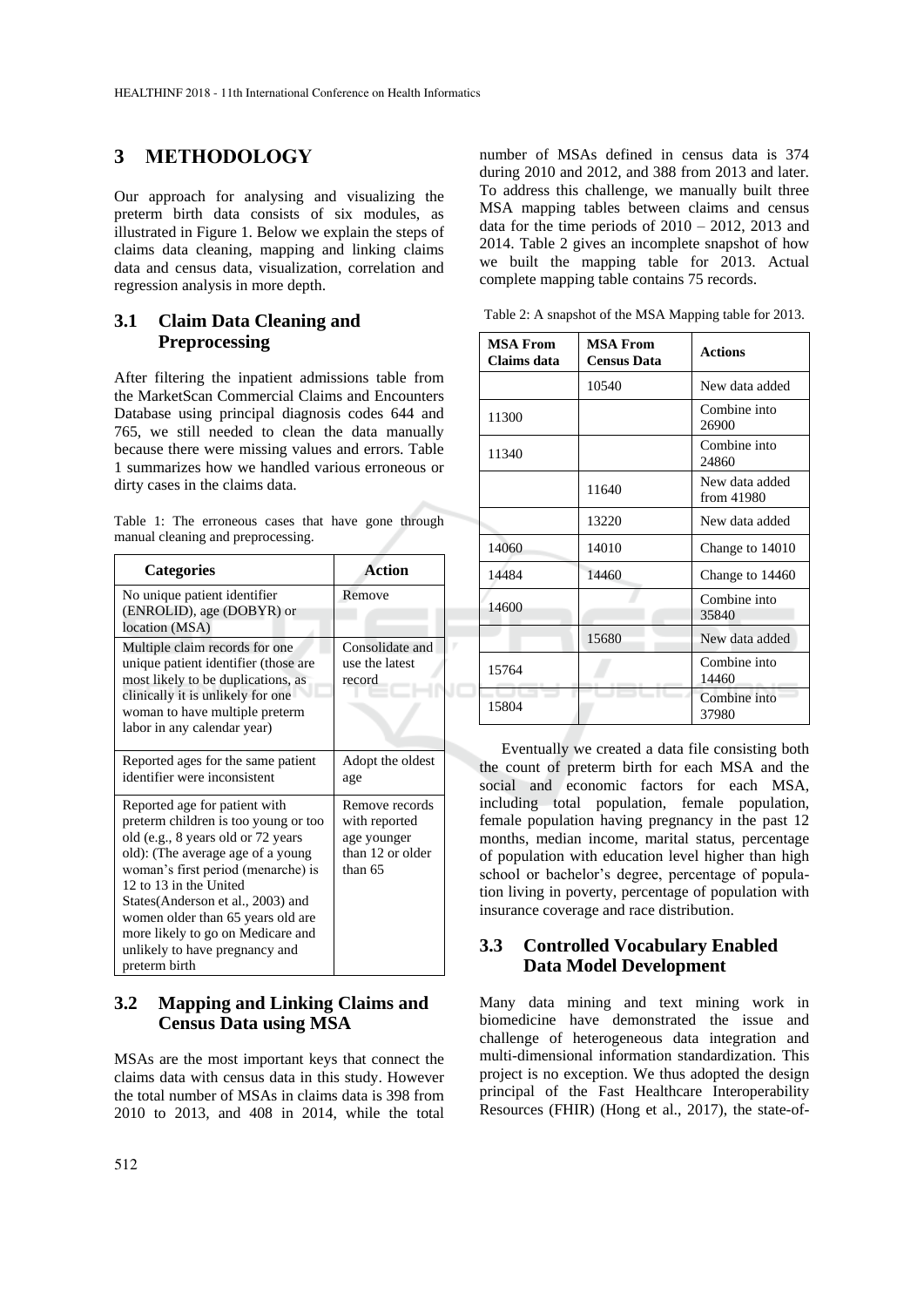

Figure 2: Data Model and Terminology Standards. Box indicates medical objects and the underline highlights object property.

art clinical datastandard developed by HL7 for exchanging biomedical data. We designed a specific data model (illustrated in Figure 2) for fast and easy querying, analyzing and visualizing both spatial and temporal data for preterm birth. This data model is enhanced by adopting ICD-9-CM and our newly created MSAs mapping. Thus it can be easily generalized to studying other diseases and conditions.

#### **3.4 Online Interactive Visualization using D3**

Communicating high-dimensional data (i.e., both temporal and spatial data) to end users or decision makers who might be not familiar with quantitative research is always challenging. One solution is to use interactive visualizations, so that those people can obtain actionable information instead of a vast amount of convoluted statistical numbers. In this particular project, in order to disseminate the data and findings in our analysis and facilitate clinicians and public health researchers to better address the issue of preterm birth, we developed an online interactive visualization tool using D3, a JavaScript library for visualizing data with HTML, SVG, and CSS. The URL of our open-access visualization tool is https://wangku.github.io/Visualizations/pretermbirth.html. Users can select the year or MSA to view the related data instantaneously.

#### **3.5 Correlation Analysis and Regression Analysis**

In order to investigate the relationship between prevalence of preterm birth and social and economic factors for various MSAs, we first performed a correlation analysis based on Pearson Correlation Coefficient (PCC). PCC measures the linear correlation between two variables X and Y. In theory, the value of PCCs fall into [*-1, 1*] whereas *1* is complete positive linear correlation (two variables are identical), *0* is no linear correlation, and *−1* is total negative linear correlation. In practice, a PCC of 0.1 is considered small correlation, while 0.3 considered medium and 0.5 considered large for the social sciences (Cohen, 1988, Cohen, 1992).

Next we built multiple regression models to learn if we can predict the prevalence of preterm birth (Y, or the dependent variable of interest) based on all or some of the social and economic factors (Xi, or independent predictor variables). Mathematically a multiple linear regression can be expressed as:

$$
Y = \alpha + \beta_1 X_1 + \beta_2 X_2 + \beta_3 X_3
$$
  
+ ... +  $\beta_M X_M + \varepsilon$  (1)

Where Y is the dependent variable and  $X_i$  is the independent variables. By looking at the PCCs between prevalence of preterm birth with all 10 independent variable (See Figure 3 for example), we realized that they do not have linear relationships. Thus, we further adopted nonlinear multiple regression to add some nonlinear transformation to the dependent variable Y and/or independent variables  $X_i$  before fitting them into the linear model of Equation (1). More specifically, after multiple tries of different transformations, we set  $Y = \theta / y$ , where  $\theta$  is the constant, and  $X_i = \log(x_i)$ , as shown in Equation (2).

$$
\theta/y = \alpha + \beta_1 \log(x_1) + \beta_2 \log(x_2)
$$
  
+ ... + $\beta_M \log(x_M)$  (2)

Both correlation and regression analyses were done in *R*, as the huge and powerful libraries in *R* make such analysis easy and flexible.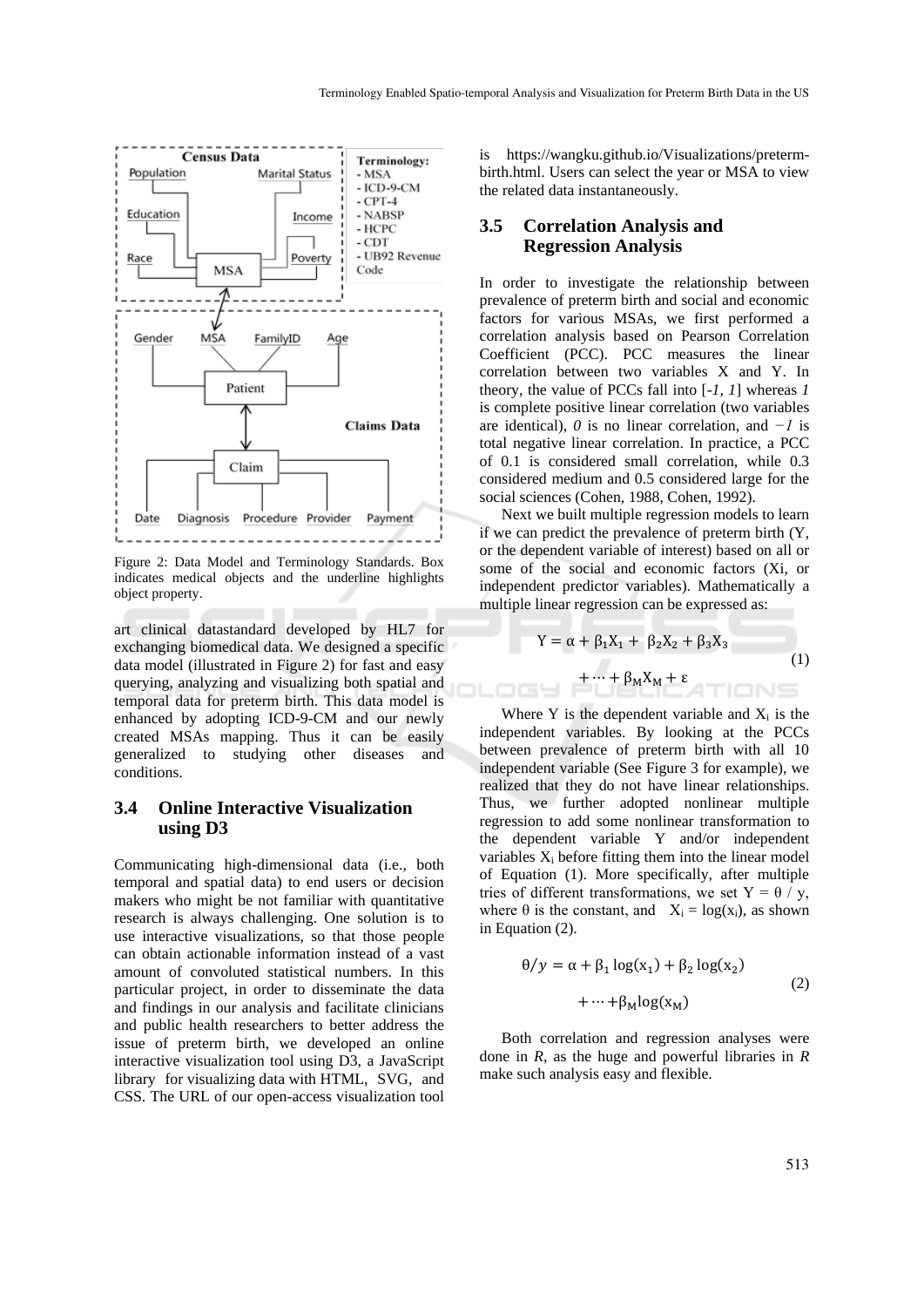

Figure 4: The histogram of preterm birth at different female ages for top 5 largest MSAs and all MSAs, 2010-2014.



Figure 3: A scotterplot of preterm birth prevalence vs. median income, 2014.

#### **4 RESULTS AND DISCUSSION**

We first visualize the distribution of preterm birth cases across different ages and MSAs during 2010 to 2014, as a validity check of the claims datasets. The Figure 4 shows the histogram of preterm birth for the 5 largest MSAs (in terms of population) and all 388 MSAs over the period of five years. The x-axis is the women's age and y-axis is the percentage of preterm births. We observed that nationwide, most

514

preterm birth cases occur to the age group of 28 to 33 years old, with the percentage peaking at the age of 30. Each of these age groups accounts for 6.25% to 7.1% of all preterm birth cases in the country during 2010 to 2014. This is not surprising as these ages are the most fertile years for American women. All the New York, Chicago, Los Angeles, Houston and Dallas metropolitan areas follow a bell shape curve in terms of preterm birth occurrence. It seems that preterm birth in Chicago metropolitan area is more clustered in the age range of 28 and 35, while preterm birth in both Houston and Dallas is much more spread out to all ages.

With verified confidence about the quality of the claims data, we visualize the prevalence of preterm birth across the United States from 2010 and 2014 (Figure 5). In this visualization, we used the total female population for each MSA as the denominator when calculating the prevalence value. The color from green to red is mapped to show small to large prevalence rates. The complete visualization for all five years and each MSA can be viewed through our interactive visualization tool online (https://wangku. github.io/Visualizations/preterm-birth.html). It is shown in Figure 5 that the overall preterm birth rate declined during the five-year period. The color tone of the map became more orange in 2014, compared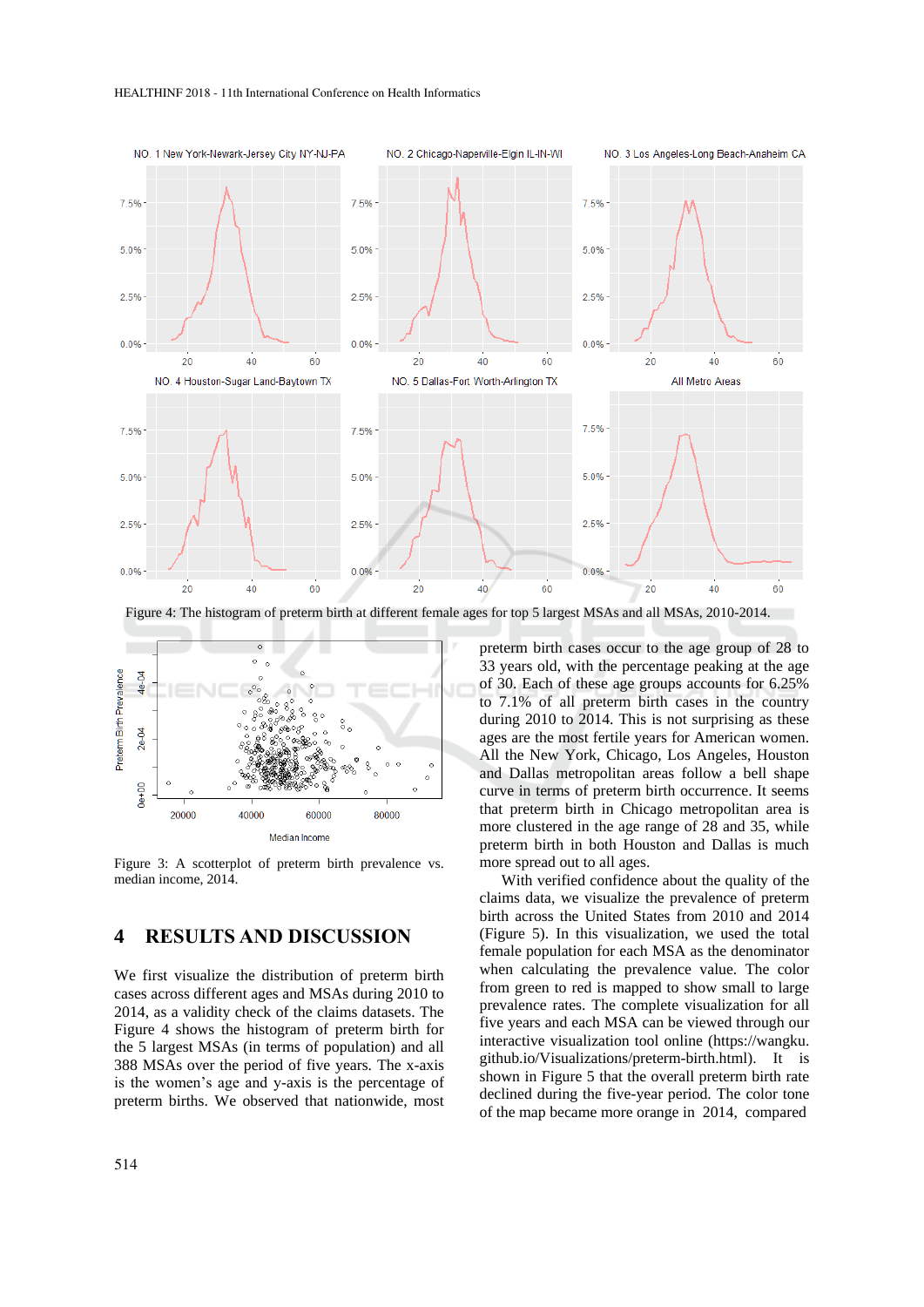|      | Erie, Pennsylvania                          |  |  |  |  |  |  |
|------|---------------------------------------------|--|--|--|--|--|--|
| 2010 | Columbia, South Carolina                    |  |  |  |  |  |  |
|      | Charleston-North Charleston, South Carolina |  |  |  |  |  |  |
|      | Evansville, Indiana-Kentucky                |  |  |  |  |  |  |
| 2011 | Anderson, Indiana                           |  |  |  |  |  |  |
|      | Indianapolis-Carmel, Indiana                |  |  |  |  |  |  |
|      | Midland, Texas                              |  |  |  |  |  |  |
| 2012 | Odessa, Texas                               |  |  |  |  |  |  |
|      | Billings, Montana                           |  |  |  |  |  |  |
|      | Charleston-North Charleston, South Carolina |  |  |  |  |  |  |
| 2013 | Idaho Falls, Idaho                          |  |  |  |  |  |  |
|      | Evansville, Indiana-Kentucky                |  |  |  |  |  |  |
|      | Idaho Falls, Idaho                          |  |  |  |  |  |  |
| 2014 | Lake Charles, Louisiana                     |  |  |  |  |  |  |
|      | Williamsport, Pennsylvania                  |  |  |  |  |  |  |

Table 3: The top 3 MSAs with highest prevalence each year during 2010 to 2014.

to red and dark red in 2010. The high prevalence of preterm birth  $(>2.0e-4)$  in 2014 only happened to sporadic MSAs including Idaho Falls Idaho, Lake Charles Louisiana, Williamsport Pennsylvania, Monroe Michigan and Spartanburg South Carolina. Table 3 lists the top 3 MSAs with highest prevalence of preterm birth for each year 2010 through 2014.

Table 4 and Table 5 summarize the PCCs and Pvalues between the prevalence of preterm birth and each dependent variable. The major difference is the calculation of the prevalence rate. Table 4 used the female population having pregnancy in the past 12 months as the denominator when calculating prevalence; on the other hand, Table 5 used the total female population of each MSA. To our surprise, the results in Table 4 were no better than those in Table 5. For example, there are only seven statistically significant ( $P < 0.05$ ) PCCs, which suggest some weak positive correlation between the ratio of African American and prevalence of preterm births. By verifying the definition and collection of US Census Bureau Data on female population having pregnancy in past 12 months, we realized that this might be due to a caveat in the dataset – the data was calculated by averaging 5-year estimate instead of the exact past 12 months because some MSAs had missing data for certain years.

Table 4: Pearson's Correlation Coefficient (PCC) and P value only for pregnant population.

|                                          | 2010       |               | 2011       |                | 2012       |               | 2013       |               | 2014       |               |
|------------------------------------------|------------|---------------|------------|----------------|------------|---------------|------------|---------------|------------|---------------|
|                                          | <b>PCC</b> | $P-$<br>value | <b>PCC</b> | $P-$<br>value  | <b>PCC</b> | $P-$<br>value | <b>PCC</b> | $P-$<br>value | <b>PCC</b> | $P-$<br>value |
| Highschool rate                          | 0.076      | 0.142         | 0.013      | 0.807          | $-0.060$   | 0.253         | 0.005      | 0.928         | 0.002      | 0.965         |
| <b>Bachelor</b> rate                     | 0.023      | 0.662         | $-0.065$   | 0.217          | $-0.075$   | 0.156         | $-0.012$   | 0.831         | $-0.080$   | 0.125         |
| <b>Median income</b>                     | 0.055      | 0.289         | $-0.069$   | 0.193          | $-0.083$   | 0.116         | $-0.041$   | 0.442         | $-0.067$   | 0.195         |
| <b>Poverty rate</b>                      | $-0.170$   | 0.001         | $-0.037$   | 0.478          | 0.026      | 0.626         | 0.053      | 0.323         | $-0.015$   | 0.777         |
| <b>Unmarried rate</b>                    | 0.011      | 0.835         | 0.065      | 0.216          | 0.049      | 0.352         | 0.083      | 0.121         | 0.020      | 0.696         |
| White rate                               | 0.050      | 0.340         | 0.064      | 0.226          | 0.066      | 0.212         | $-0.106$   | 0.049         | 0.023      | 0.656         |
| <b>African</b><br>American rate          | 0.107      | 0.039         | 0.049      | 0.350          | 0.054      | 0.302         | 0.145      | 0.007         | 0.119      | 0.022         |
| American<br><b>Indian rate</b>           | $-0.085$   | 0.102         | 0.049      | 0.350          | $-0.069$   | 0.192         | $-0.013$   | 0.803         | $-0.105$   | 0.045         |
| Asian rate                               | $-0.068$   | 0.190         | $-0.096$   | 0.068          | $-0.114$   | 0.030         | $-0.025$   | 0.645         | $-0.097$   | 0.062         |
| <b>Insurance</b><br><b>Coverage Rate</b> |            |               |            | $\overline{a}$ | $-0.025$   | 0.629         | $-0.034$   | 0.534         | $-0.027$   | 0.604         |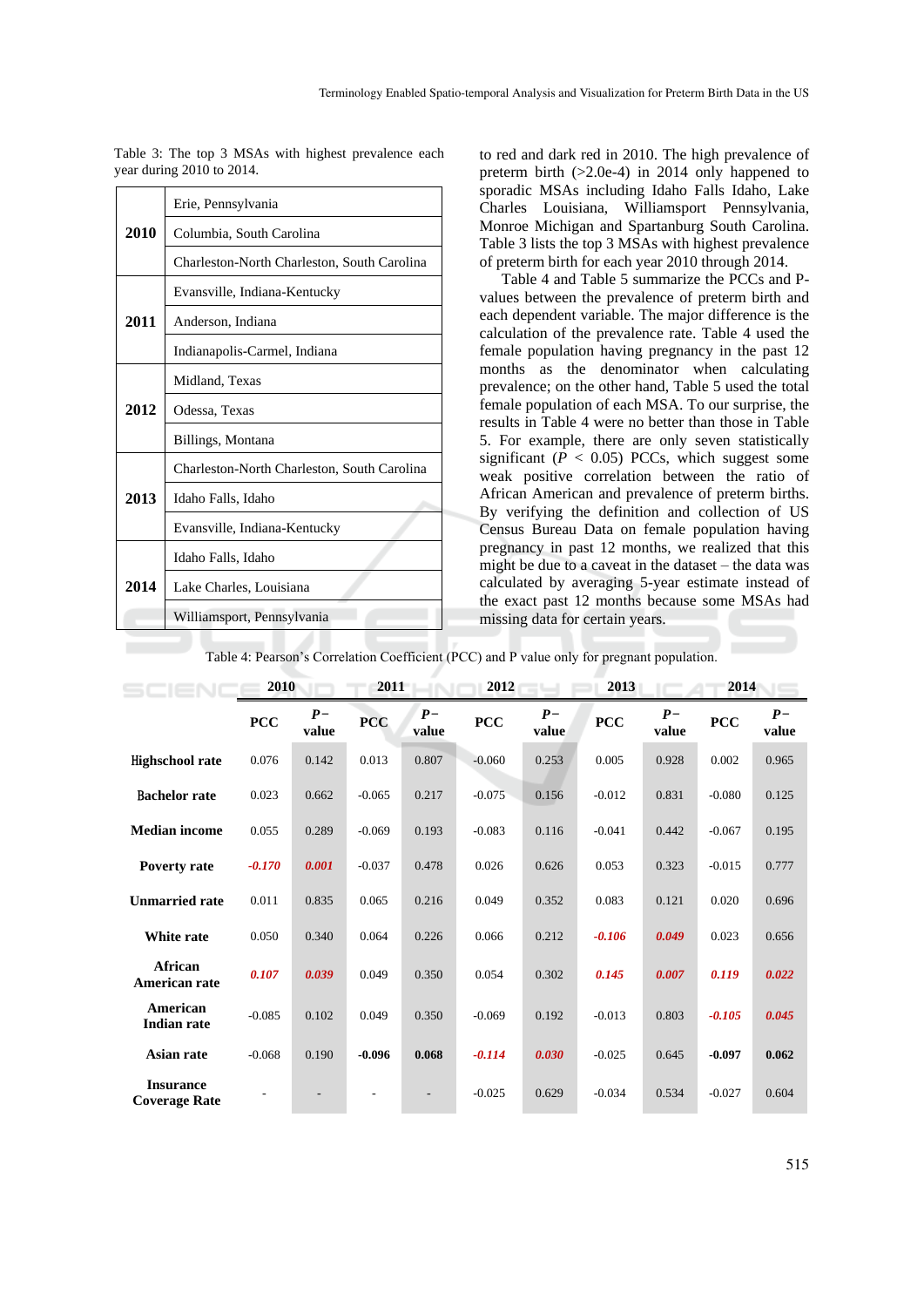|                                          | 2010       |               | 2011       |               | 2012       |               | 2013       |               | 2014       |               |
|------------------------------------------|------------|---------------|------------|---------------|------------|---------------|------------|---------------|------------|---------------|
|                                          | <b>PCC</b> | $P-$<br>value | <b>PCC</b> | $P-$<br>value | <b>PCC</b> | $P-$<br>value | <b>PCC</b> | $P-$<br>value | <b>PCC</b> | $P-$<br>value |
| Highschool rate                          | 0.017      | 0.746         | $-0.090$   | 0.086         | $-0.175$   | 0.001         | $-0.072$   | 0.180         | $-0.064$   | 0.219         |
| <b>Bachelor</b> rate                     | 0.012      | 0.822         | $-0.101$   | 0.050         | $-0.110$   | 0.035         | $-0.051$   | 0.348         | $-0.095$   | 0.047         |
| <b>Median income</b>                     | 0.081      | 0.117         | $-0.054$   | 0.310         | $-0.063$   | 0.235         | $-0.029$   | 0.586         | $-0.040$   | 0.439         |
| <b>Poverty rate</b>                      | $-0.137$   | 0.008         | 0.038      | 0.474         | 0.118      | 0.025         | 0.102      | 0.057         | 0.037      | 0.474         |
| <b>Unmarried rate</b>                    | $-0.012$   | 0.818         | 0.043      | 0.418         | 0.029      | 0.581         | 0.050      | 0.350         | $-0.001$   | 0.991         |
| <b>White rate</b>                        | $-0.047$   | 0.365         | $-0.050$   | 0.347         | $-0.037$   | 0.481         | $-0.172$   | 0.001         | $-0.049$   | 0.351         |
| African<br>American rate                 | 0.145      | 0.005         | 0.103      | 0.051         | 0.100      | 0.056         | 0.163      | 0.002         | 0.149      | 0.004         |
| American<br><b>Indian rate</b>           | $-0.036$   | 0.482         | $-0.073$   | 0.046         | $-0.020$   | 0.699         | 0.016      | 0.771         | $-0.081$   | 0.118         |
| <b>Asian rate</b>                        | $-0.043$   | 0.410         | $-0.071$   | 0.177         | $-0.090$   | 0.086         | 0.004      | 0.941         | $-0.069$   | 0.188         |
| <b>Insurance</b><br><b>Coverage Rate</b> |            |               |            |               | $-0.030$   | 0.567         | 0.004      | 0.934         | $-0.032$   | 0.536         |

Table 5: Pearson's Correlation Coefficient (PCC) and P value only for all female population.

In Table 5, we are able to confirm the known risk factor of African American women with full confidence. Our analysis demonstrated that the ratio of African American women is positively correlated Table 6: Results for nonlinear multiple regression. to preterm birth for all five years. The PCCs and *P* values were 0.145 (*P*=0.005), 0.103 (*P*=0.051), 0.100 (*P*=0.056), 0.163 (*P*=0.002) and 0.149  $(P=0.004)$  from 2010 to 2014, respectively. More interestingly, we also found that education, particularly the percentage of residents with college degrees in each MSA, is weakly and negatively correlated to the prevalence of preterm birth in 2011, 2012 and 2014. This means the higher the percentage of women with college degrees, the lower the prevalence of preterm birth. Such a result suggests highly educated women can be less likely to have preterm birth due to the advantages of a good education. Women with more high education are probably more financially more secure, have a healthier life style and less amount of stress. Other variables, such as median income, unmarried rate, and insurance coverage rate seem clearly unrelated to preterm birth. Poverty rate in 2010 showed weak negative correlation with preterm birth rate with statistical significance, but in 2012 it showed a weak positive correlation with preterm birth rate with

statistical significance. Further investigation with more data may be needed.

|          | Independent<br><b>Variable</b> | <b>Beta</b><br><b>Estimate</b> | P-value      |
|----------|--------------------------------|--------------------------------|--------------|
| $X_1$    | Highschool rate                | $-2.6354$                      | 0.281        |
| $X_2$    | <b>Bachlor</b> rate            | 1.2506                         | 0.019        |
| $X_3$    | Median income                  | $-6.0663$                      | 1.16e-06     |
| $X_4$    | Poverty rate                   | $-2.6725$                      | <i>0.001</i> |
| $X_5$    | Unmarried rate                 | 0.1401                         | 0.927        |
| $X_6$    | White rate                     | $-4.6095$                      | $4.31e-0.8$  |
| $X_7$    | African<br>American<br>rate    | $-0.4400$                      | 0.0001       |
| $X_8$    | American Indian rate           | 0.1007                         | 0.366        |
| $X_9$    | Asian rate                     | $-0.1535$                      | 0.388        |
| $X_{10}$ | Insurance<br>coverage<br>rate  | 0.9101                         | 0.946        |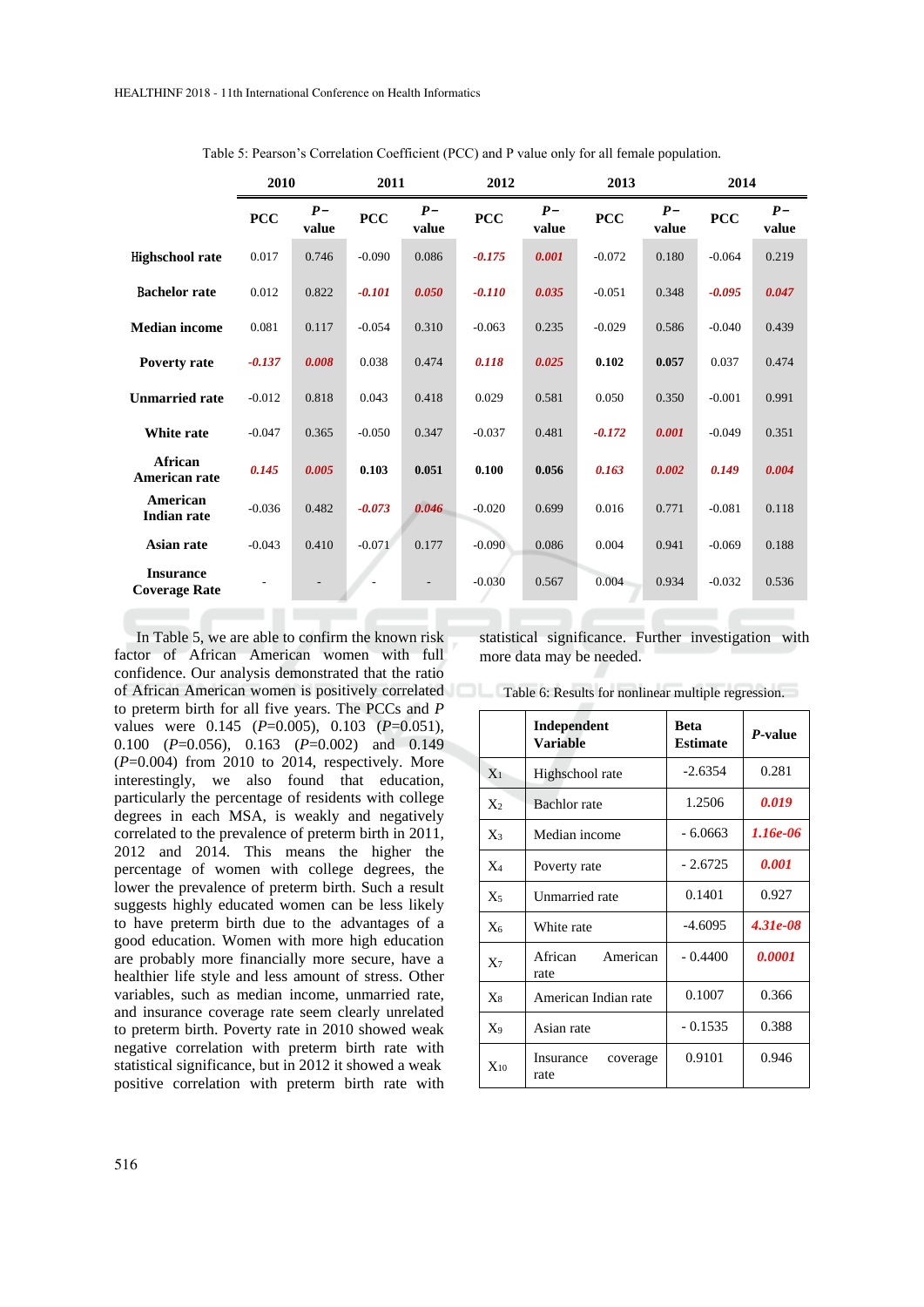

Figure 5: Prevalence of preterm birth in the United States, 2010 vs. 2014.

In the end we built multiple regression models to analyze and validate the impact of each independent variable. Table 6 shows the results for year 2012. Our model included all 10 is independent variables, after the nonlinear transformations shown in Equation 2 in the Methodology section. The independent variables education (percentage of bachlor's degree or higher), median income, poverty rate, unmarried rate and race distribution (i.e., African American rate and white rate) are shown to

have *P* values less than 0.05. The  $R^2$  is 0.1471 and adjusted  $R^2$  is 0.1228 for the multiple regression model. This means these independent variables can explain about 14.71% variation in the dependent variable without adjustment of the number of independent variable, or 12.25% variation in the dependent variable after adjustment of the number of independent variables. We also uses the *Step* function in *R* to perform backward elimination of nonsignificant independent variables, and received a